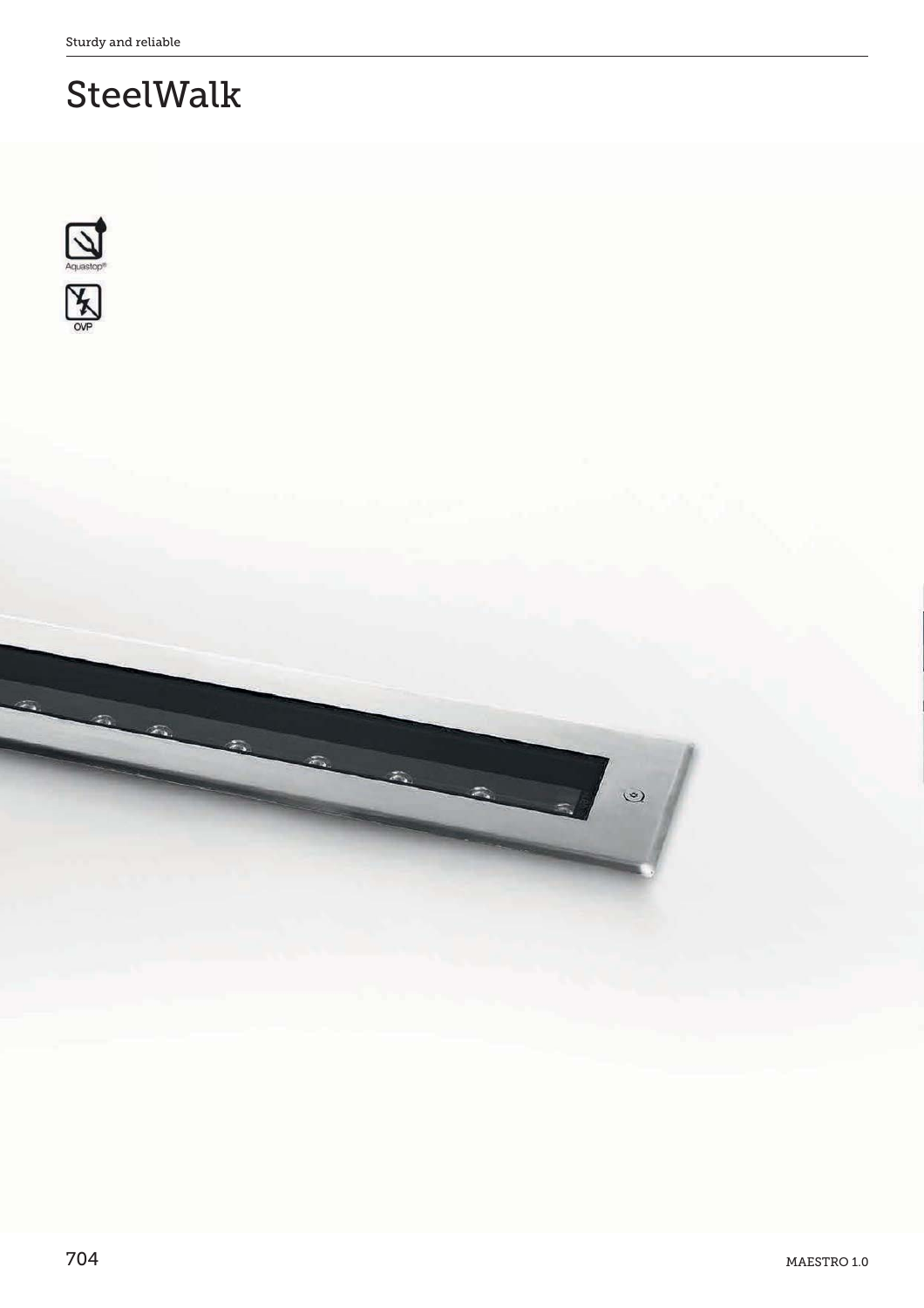Stainless steel drive-over bar available in many different optics (including WallWasher) **and finishes**, or with RGB LED for evocative colour effects. Also controllable using the DMX protocol, it is fitted with IP68 push-fit connectors.

**Passive heat dissipation** AISI 316 stainless steel casing for high salinity environments

**Light management**<br>Four optics available ensuring maximum design flexibility

**Anti-vandal**<br>Installation with outer casing fitted with anti-vandal screws

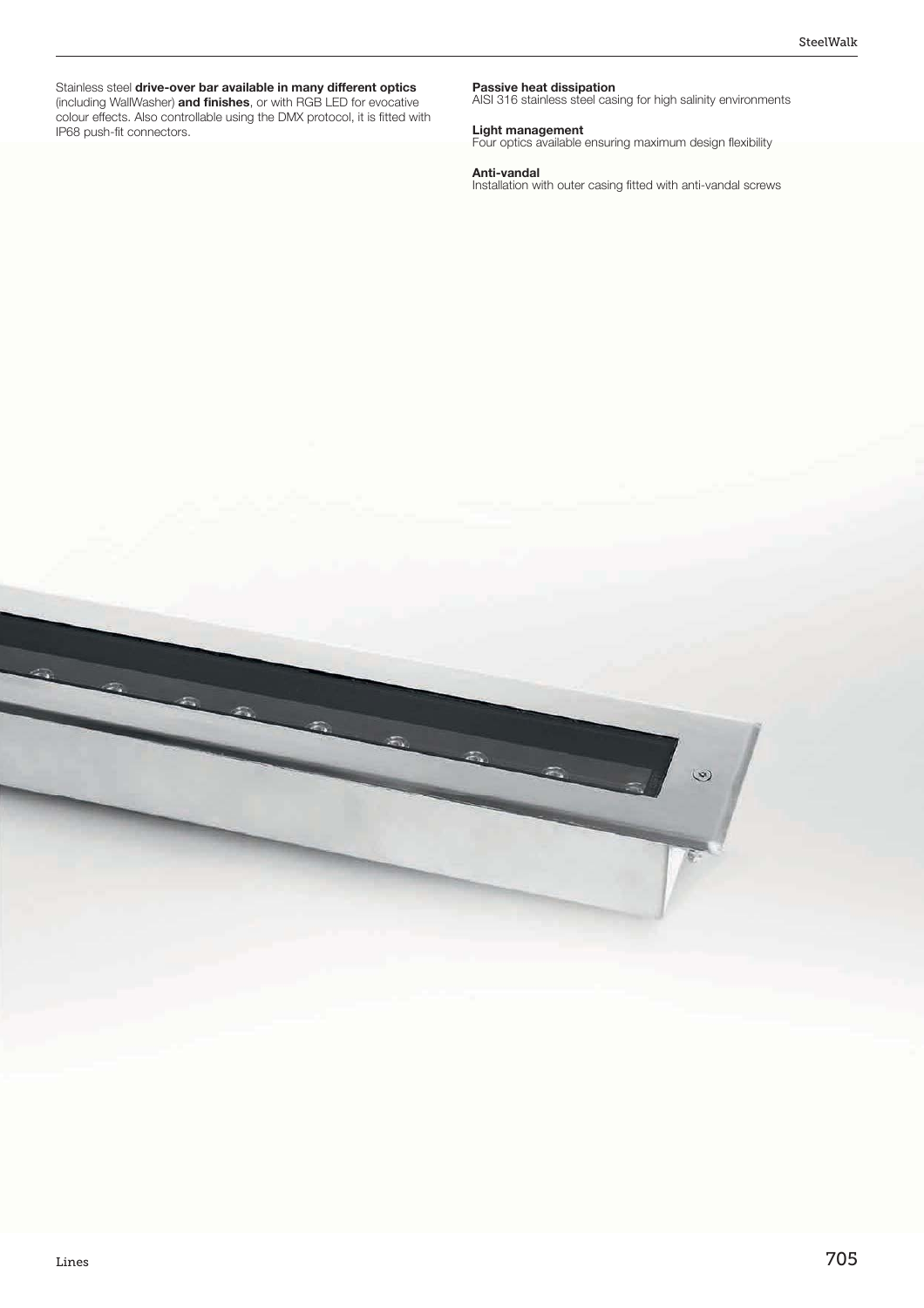**SteelWalk On/Off** | Linear profiles | 180-300 V | powerLED 12 W 630 mA





|                        | 72    | $\circ$ $\cdot$<br> | <b>IN</b>                | $\overline{\frown}$ | <b>IP67</b><br><b>IK09</b> |    |
|------------------------|-------|---------------------|--------------------------|---------------------|----------------------------|----|
| type                   |       | colour              |                          |                     | optic                      |    |
| Steel<br><b>CRI 80</b> | 93668 | 3000 K              | 1248 lm                  | W                   | $15^{\circ}$               | 15 |
|                        |       | 4000 K              | 1332 lm                  | N                   | $30^\circ$                 | 30 |
|                        |       | 5000 K              | 1518 lm                  | С                   | $60^\circ$                 | 60 |
|                        |       |                     | R - G - B - Y on request |                     | Wall W.                    | 25 |
|                        |       |                     |                          |                     |                            |    |



**type**

Steel





| े ≢ ा<br><b>IK09</b><br>IP67 |  | $\odot$ . | ☆ ♪ |  |
|------------------------------|--|-----------|-----|--|
| optic                        |  | colour    |     |  |

|               |       | colour |                          |   | optic        |    |
|---------------|-------|--------|--------------------------|---|--------------|----|
| <b>CRI 80</b> | 93671 | 3000 K | 2496 lm                  | w | $15^\circ$   | 15 |
|               |       | 4000 K | 2664 lm                  | N | $30^{\circ}$ | 30 |
|               |       | 5000 K | 3036 lm                  | C | $60^{\circ}$ | 60 |
|               |       |        | R - G - B - Y on request |   | Wall W.      | 25 |
|               |       |        |                          |   |              |    |



**SteelWalk On/Off** | Linear profiles | 180-300 V | powerLED 48 W 630 mA





|                        | ≵≿    | v<br>ට<br> | 羉                        | $\leftrightarrow$ | P67 <br>K09  |    |
|------------------------|-------|------------|--------------------------|-------------------|--------------|----|
| type                   |       | colour     |                          |                   | optic        |    |
| Steel<br><b>CRI 80</b> | 93674 | 3000 K     | 4992 lm                  | W                 | $15^{\circ}$ | 15 |
|                        |       | 4000 K     | 5328 lm                  | N                 | $30^\circ$   | 30 |
|                        |       | 5000 K     | 6072 lm                  | С                 | $60^\circ$   | 60 |
|                        |       |            | R - G - B - Y on request |                   | Wall W.      | 25 |
|                        |       |            |                          |                   |              |    |

| 98139        | Cables     |
|--------------|------------|
| Outer casing | $22 - 723$ |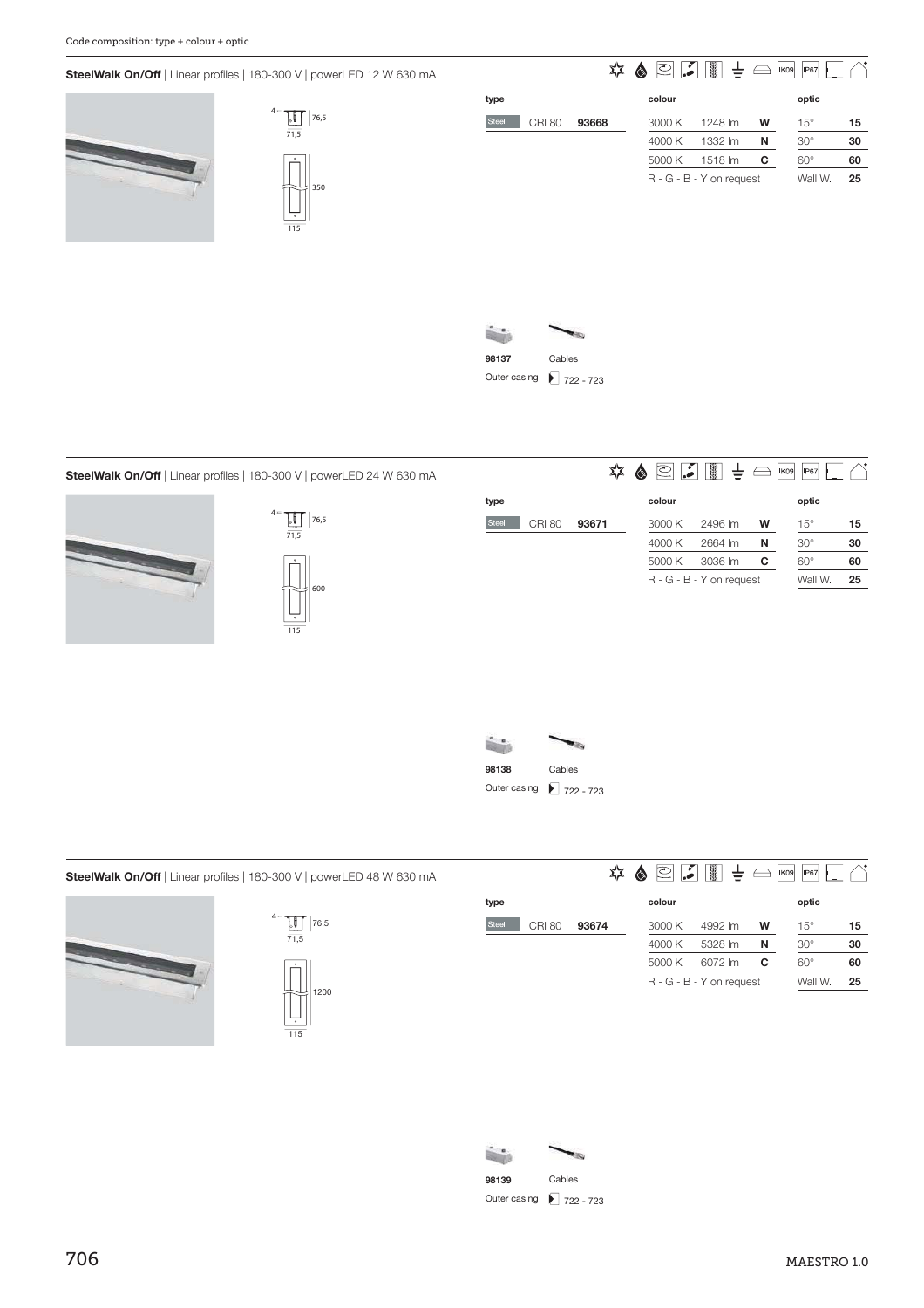## **SteelWalk DMX** | Linear profiles | 190-250 V | powerLED 12 W 630 mA





| ٦A |       |               | ΣΣ<br> | ಲ | ▓                        | $\pm$   | <b>DMX</b><br>512 |   | <b>IP67</b><br><b>IK09</b> |    |
|----|-------|---------------|--------|---|--------------------------|---------|-------------------|---|----------------------------|----|
|    | type  |               |        |   | colour                   |         |                   |   | optic                      |    |
|    | Steel | <b>CRI 80</b> | 93669  |   | 3000 K                   | 1248 lm |                   | W | $15^{\circ}$               | 15 |
|    |       |               |        |   | 4000 K                   | 1332 lm |                   | N | $30^\circ$                 | 30 |
|    |       |               |        |   | 5000 K                   | 1518 lm |                   | c | $60^\circ$                 | 60 |
|    |       |               |        |   | R - G - B - Y on request |         |                   |   | Wall W.                    | 25 |
|    |       |               |        |   |                          |         |                   |   |                            |    |
|    |       |               |        |   |                          |         |                   |   |                            |    |



## **SteelWalk DMX** | Linear profiles | 190-250 V | powerLED 24 W 630 mA





|       |               | ≵≿<br> | en de la provincia de la provincia de la provincia de la provincia de la provincia de la provincia de la provincia de la provincia de la provincia de la provincia de la provincia de la provincia de la provincia de la provi<br>ల | $\pm$ BMX                |   | <b>IK09</b><br><b>IP67</b> |    |
|-------|---------------|--------|-------------------------------------------------------------------------------------------------------------------------------------------------------------------------------------------------------------------------------------|--------------------------|---|----------------------------|----|
| type  |               |        | colour                                                                                                                                                                                                                              |                          |   | optic                      |    |
| Steel | <b>CRI 80</b> | 93672  | 3000 K                                                                                                                                                                                                                              | 2496 lm                  | W | $15^{\circ}$               | 15 |
|       |               |        | 4000 K                                                                                                                                                                                                                              | 2664 lm                  | N | $30^{\circ}$               | 30 |
|       |               |        | 5000 K                                                                                                                                                                                                                              | 3036 lm                  | С | $60^\circ$                 | 60 |
|       |               |        |                                                                                                                                                                                                                                     | R - G - B - Y on request |   | Wall W.                    | 25 |



**SteelWalk DMX** | Linear profiles | 190-250 V | powerLED 48 W 630 mA





### $\frac{1}{2}$  $\triangle^{\bullet}$

| type                          |       | colour |                          |   | optic        |    |
|-------------------------------|-------|--------|--------------------------|---|--------------|----|
| <b>Steel</b><br><b>CRI 80</b> | 93675 | 3000 K | 4992 lm                  | w | $15^{\circ}$ | 15 |
|                               |       | 4000 K | 5328 lm                  | N | $30^{\circ}$ | 30 |
|                               |       | 5000 K | 6072 lm                  | C | $60^\circ$   | 60 |
|                               |       |        | R - G - B - Y on request |   | Wall W.      | 25 |